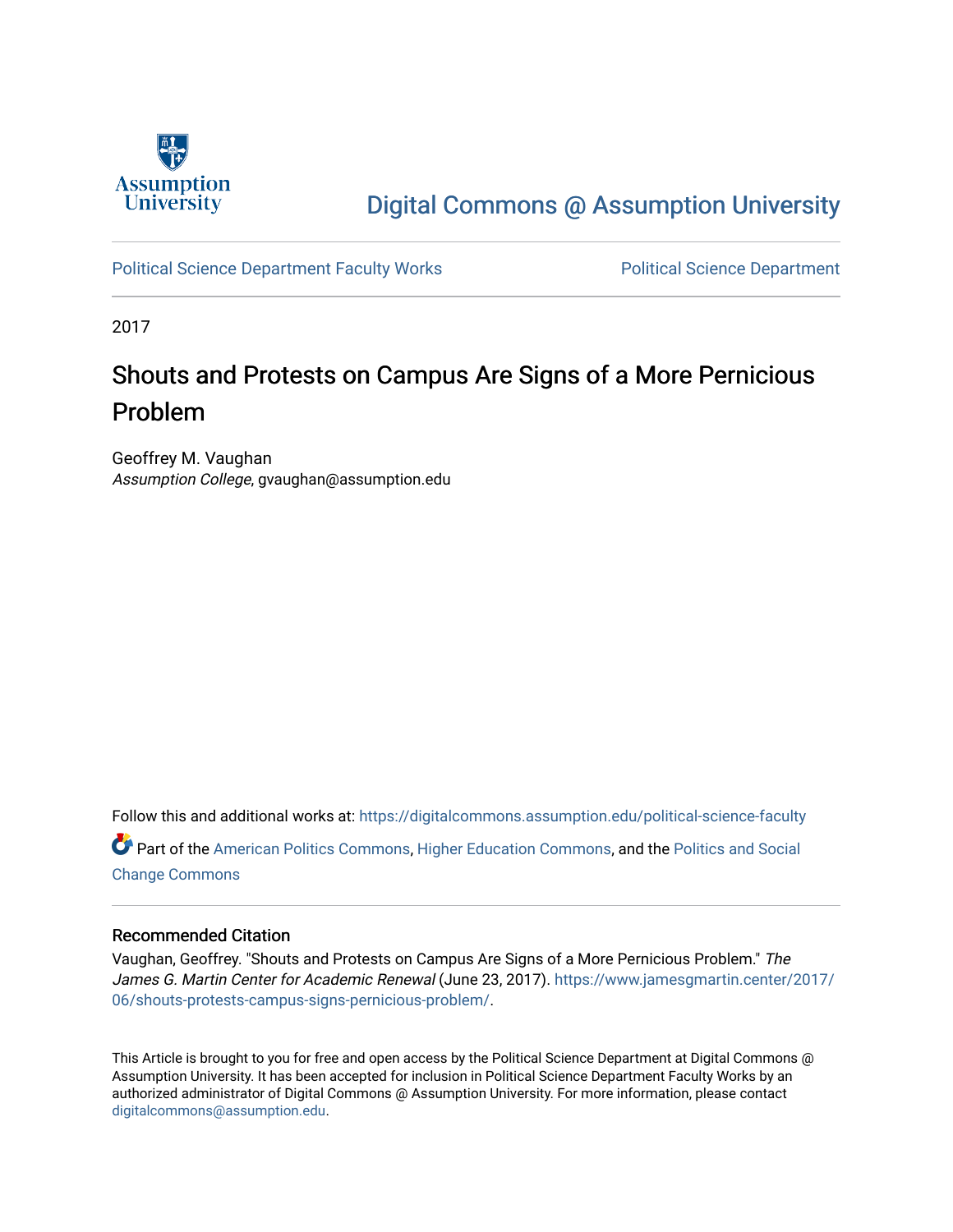

## [ACADEMICS](https://www.jamesgmartin.center/topic/academics/) [ATHLETICS](https://www.jamesgmartin.center/topic/athletics/) [COSTS](https://www.jamesgmartin.center/topic/costs/) [GOVERNANCE](https://www.jamesgmartin.center/topic/governance/) [INNOVATION](https://www.jamesgmartin.center/topic/innovation/)

## [POLITICIZATION](https://www.jamesgmartin.center/topic/politicization/)



# Shouts and Protests on Campus Are Signs of a More Pernicious Problem

JUN 23, 2017 (3) [Geoffrey Vaughan](https://www.jamesgmartin.center/author/geoffreyvaughan/) 1 [Comment](#page--1-0)

V Dame ICE PRESIDENT MIKE PENCE SPOKE TO THE GRADUATING CLASS OF NOTRE Dame, drawing attention to the loss of free speech on American campuses. He [denounced](http://time.com/4787520/mike-pence-university-of-notre-dame-commencement-graduation-2017/) the "noxious wave that seems to be rushing over much of academia."

The problem is that this wave is coming from within academia, not "rushing over" it as if from outside. Its source is a particular way of thinking about higher education and only secondarily about free speech.

To even the casual observer, each week brings a new incident of campus outrage to our attention. That the Vice President of the United States should feel the need to intervene suggests two things—that the issue is prominent enough to call for his intervention and that there is a political constituency for protecting free speech at American universities and colleges.

At the state level there are several attempts currently underway to address this issue. Bills have been proposed in several states to protect the speech rights of students and faculty.

Last year, legislators diverted \$445,882 of funding away from the University of Tennessee's Office for Diversity and Inclusion. This led to the resignation of the Diversity Chief last year, who immediately moved to a similar post at the University of

#### [MORE IN ACADEMICS](https://www.jamesgmartin.center/topic/academics/)

[The Legal Innovations Trying to Save Law](https://www.jamesgmartin.center/2018/05/the-legal-innovations-trying-to-save-law-school-from-itself/) School from Itself MAY 25, 2018 The world of law school and the legal profession is in t…

[Princeton Prof Thinks Free Speech Is in Serious](https://www.jamesgmartin.center/2018/05/princeton-prof-thinks-free-speech-is-in-serious-trouble/) Trouble MAY 23, 2018 After months of clashes with angry students, the unive…

[No Harm, No Foul in UNC Sports Scandal](https://www.jamesgmartin.center/2018/05/no-harm-no-foul-in-unc-sports-scandal-course-dispute/) Course Dispute MAY 21, 2018 The Raleigh News & Observer recently published a co…

#### [MORE IN GOVERNANCE](https://www.jamesgmartin.center/topic/governance/)

[No Harm, No Foul in UNC Sports Scandal](https://www.jamesgmartin.center/2018/05/no-harm-no-foul-in-unc-sports-scandal-course-dispute/) Course Dispute MAY 21, 2018 The Raleigh News & Observer recently published a co…

[Six Ideas to De-Politicize the American](https://www.jamesgmartin.center/2018/05/six-ideas-to-de-politicize-the-american-campus/) Campus MAY 9, 2018 The politicization of higher education is a huge societa…

Carnegie Classifications—What's All the Fuss? MAY 4, 2018 "Dartmouth falls out of an exclusive group," declared a…

#### [MORE IN POLITICIZATION](https://www.jamesgmartin.center/topic/politicization/)

[Princeton Prof Thinks Free Speech Is in Serious](https://www.jamesgmartin.center/2018/05/princeton-prof-thinks-free-speech-is-in-serious-trouble/) Trouble MAY 23, 2018 After months of clashes with angry students, the unive…

[Higher Ed Reform Hits Prime Time](https://www.jamesgmartin.center/2018/05/higher-ed-reform-hits-prime-time/) MAY 18, 2018 The movement to reform higher education is finally en...

[Feminist Activism Masquerading as Education](https://www.jamesgmartin.center/2018/05/feminist-activism-masquerading-as-education/) MAY 7, 2018 The supposedly academic discipline of Women's Studie…

#### POPULAR ARTICLES

[Princeton Prof Thinks Free Speech Is in Serious](https://www.jamesgmartin.center/2018/05/princeton-prof-thinks-free-speech-is-in-serious-trouble/) Trouble MAY 23, 2018 After months of clashes with angry students, the univer...

[No Harm, No Foul in UNC Sports Scandal](https://www.jamesgmartin.center/2018/05/no-harm-no-foul-in-unc-sports-scandal-course-dispute/) Course Dispute MAY 21, 2018 The Raleigh News & Observer recently published a co...

[How Common Core Damages Students' College](https://www.jamesgmartin.center/2017/03/common-core-damages-students-college-readiness/) Readiness MAR 10, 2017 As Massachusetts was considering signing on to a nation...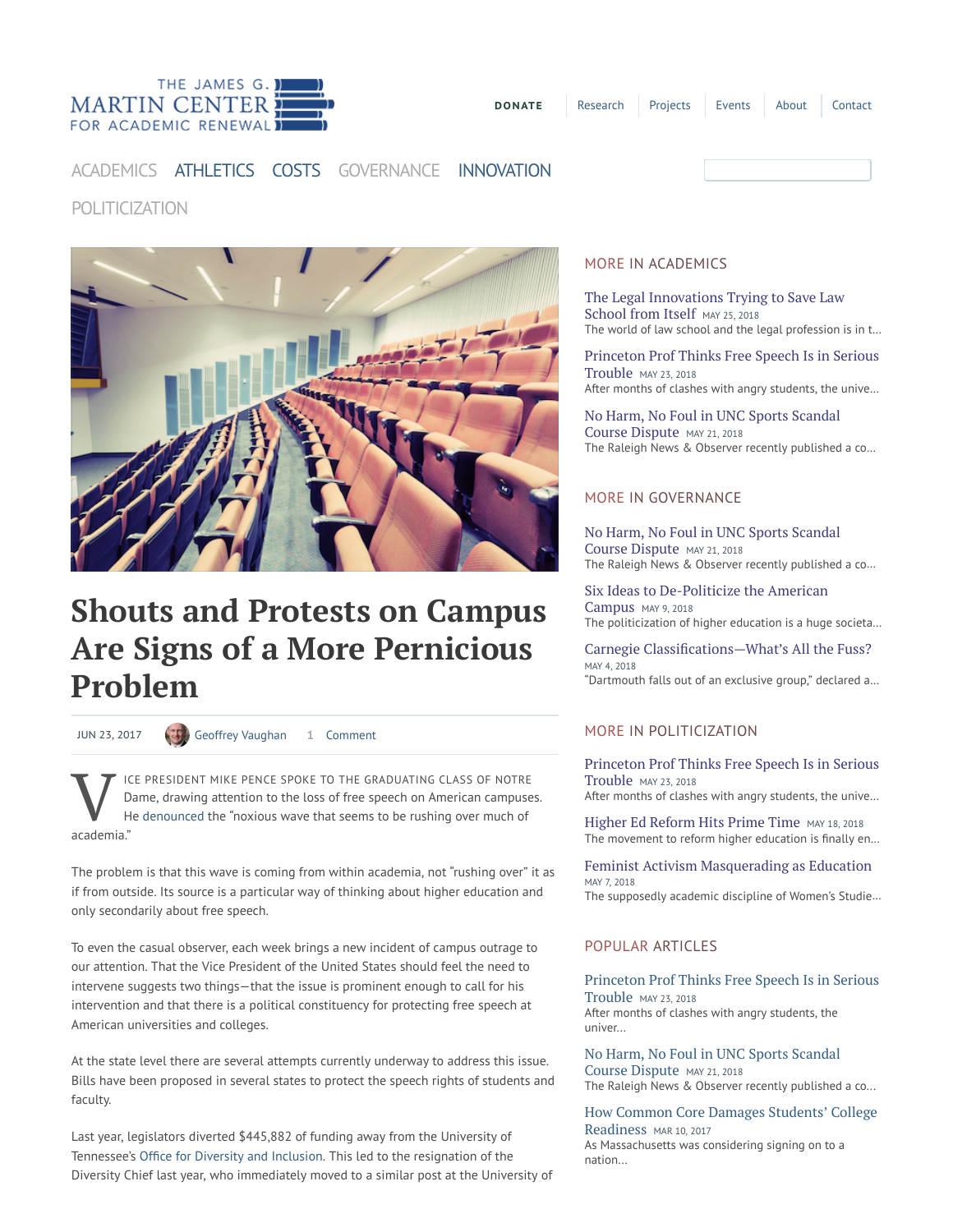Washington. And an Iowa state legislator, Bobby Kaufmann, has proposed a bill to punish state universities that used public funds for "healing spaces" related to the election. He refers to the legislation as the "suck it [up, buttercup"](https://www.washingtonpost.com/news/morning-mix/wp/2016/11/16/the-suck-it-up-buttercup-bill-iowa-lawmaker-targets-postelection-campus-hysteria/?utm_term=.8f28b14abc96) bill. Both of these preceded the recent physical violence on campuses.

At the federal level, the reauthorization of the Higher Education Act is an opportunity to do something positive. The National [Association](https://www.nas.org/articles/the_freedom_to_learn_amendments_2.0) of Scholars and the Goldwater Institute are both [recommending](https://goldwater-media.s3.amazonaws.com/cms_page_media/2017/2/2/X_Campus%252520Free%252520Speech%252520Paper.pdf) significant guarantees of free speech rights on any campus that receives federal money, which is all but a handful. In a way, these are well-planned versions of President Trump's reaction to the riots in Berkeley earlier this year. He tweeted: "If U.C. Berkeley does not allow free speech and practices violence on innocent people with a different point of view – NO FEDERAL FUNDS?"

As well-intentioned as some of the legislation may be, it assumes that starving the PC warriors of funds will reduce their influence. One would think that the half-million dollars now denied to Tennessee's Office for Diversity and Inclusion should have a real result, for instance. However, while initial reports suggested the office would close, its [website](http://oed.utk.edu/staff/) lists eight current employees. Diversity offices may be the only parts of higher education to thrive with zeroed-out budgets.

The real power of political correctness that legislators and even the vice president would like to combat does not reside in particular offices or paid positions. The power resides in faculty and administrators who almost universally support it and increasingly see their jobs as developing support for it among students.

The statistics on faculty political leanings are staggering. The [organization](http://heterodoxacademy.org/2016/01/09/professors-moved-left-but-country-did-not/) Heterodox Academy has been highlighting the movement of faculty towards the far left. As [Nicholas](http://www.nytimes.com/2016/05/08/opinion/sunday/a-confession-of-liberal-intolerance.html?_r=0) Kristof reported in the New York Times, 18 percent of all social scientists describe themselves as Marxists, making them a larger group than Republicans on American campuses. At this point there might be more Marxists on American campuses than in Venezuela or Cuba.

The political imbalance of American campuses is easy to see, but the significance goes beyond mere partisanship. The underlying problem is that a significant portion of the American left thinks the mission of education is to reform American culture, not teach a particular body of knowledge. Angelo Codevilla has a very good article in the [Claremont](http://www.claremont.org/download_pdf.php?file_name=1106Codevilla.pdf) Review of Books on this topic. As he explains, this mission to change society is the source of political correctness and is the reason much of higher education has turned into indoctrination.

Higher education used to be understood as mastering a body of knowledge. It still is in the healthier parts of the university. But in those where political correctness is most deeply rooted, the idea that some things are more important to know than others is anathema. This is why courses on zombie movies are offered alongside Shakespeare as equally worthy of study. Try making an argument in your nearest English department that one is inherently better than the other and see where you get.

While some legislative interventions may rein-in the wildest of politically correct nonsense, and might even prevent violence, they will have little effect on the political culture of most campuses because political correctness is only incidentally about breaking the law. William Deresiewicz, a liberal scholar, has published a brave and forceful denunciation of political correctness for the [American](https://theamericanscholar.org/on-political-correctness/%23.WL3LUm_ysnR) Scholar. He observes that "so much of political correctness is not about justice or creating a safe environment; it is about power."

Political correctness is about power because it is not about knowledge or argument. The direction of cause and effect must be made clear. When you abandon the distinction between, say, an important work of literature and a trivial one; when you can scoff at Matthew Arnold's notion of "the best that has been thought and said," as most academics do, there is no way to judge between better and worse. When you

#### RECENT ARTICLES

The Legal [Innovations](https://www.jamesgmartin.center/2018/05/the-legal-innovations-trying-to-save-law-school-from-itself/) Trying to Save Law School from Itself MAY 25, 2018 The world of law school and the legal profession is in t…

Princeton [Prof Thinks](https://www.jamesgmartin.center/2018/05/princeton-prof-thinks-free-speech-is-in-serious-trouble/) Free Speech Is in Serious Trouble MAY 23, <sup>2018</sup> After months of clashes with angry students, the unive…

No Harm, No Foul in UNC Sports [Scandal](https://www.jamesgmartin.center/2018/05/no-harm-no-foul-in-unc-sports-scandal-course-dispute/) Course Dispute MAY 21, <sup>2018</sup> The Raleigh News & Observer recently published a co…

#### Martin Center Updates

Sign up to receive email updates from the Martin Center.

[Sign](https://www.jamesgmartin.center/projects/newsletters/) Up